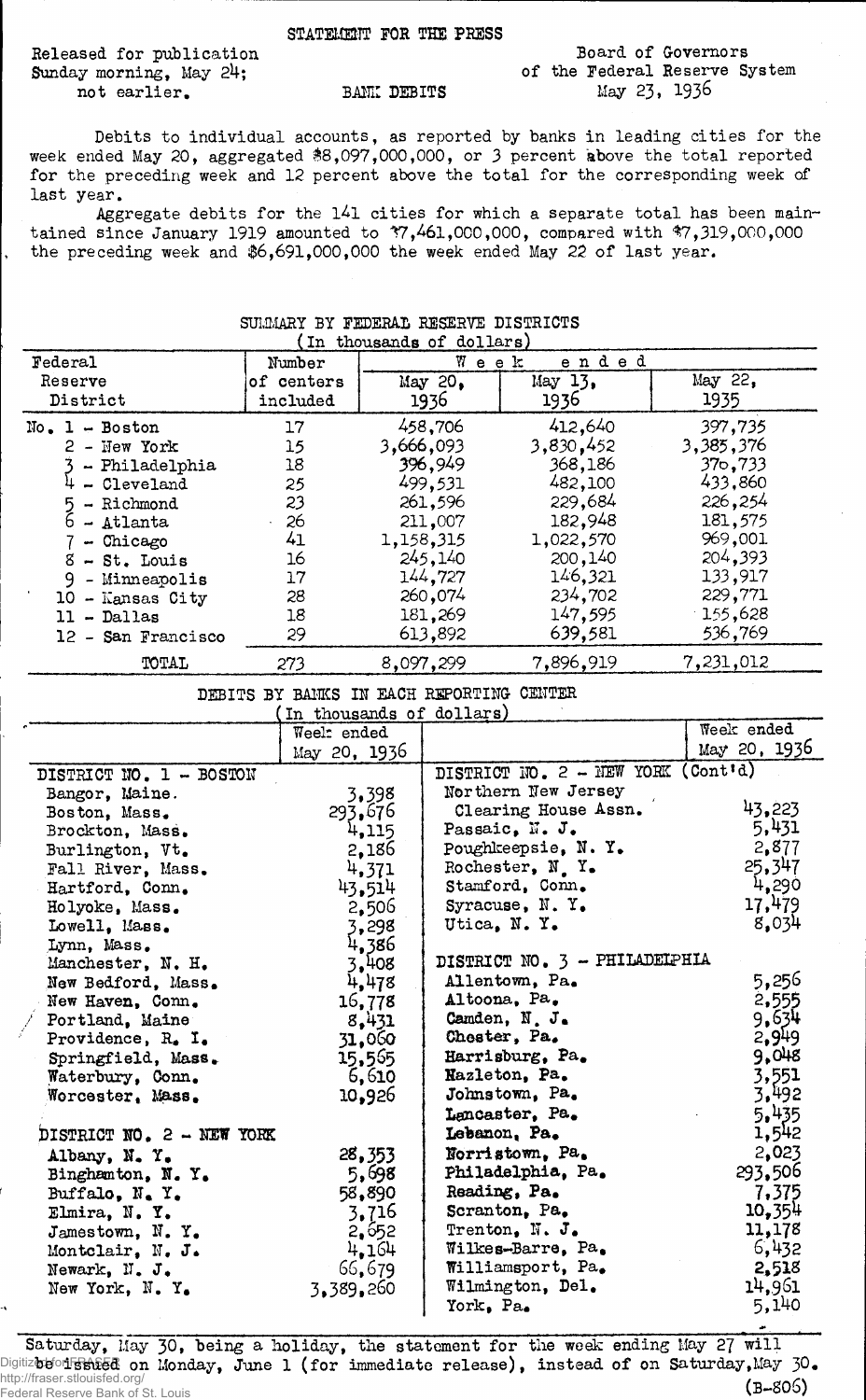|  |  | DEBITS BY BANKS IN EACH REPORTING CENTER |  |
|--|--|------------------------------------------|--|
|  |  |                                          |  |

 $\hat{\bullet}$ 

|                                  | In thousands of dollars) | B-506a                              |                |
|----------------------------------|--------------------------|-------------------------------------|----------------|
|                                  | Week ended               |                                     | Week ended     |
|                                  | May 20, 1936             |                                     | May 20,1936    |
| DISTRICT NO. 4 - CLEVELAND       |                          | DISTRICT NO. $6 - ATLAITA (Cont'd)$ |                |
| Arron, Ohio                      | 16,191                   | Elberton, Ga.                       | 319            |
| Butler, Pa.                      | 2,001                    | Hattiesburg, Miss.                  | 903            |
| Canton, Ohio<br>Cincinnati, Ohio | 7,940                    | Jackson, Miss.                      | 5,936          |
| Cleveland, Ohio                  | 76,056                   | Jacksonville, Fla.                  | 17,550         |
| Columbus, Ohio                   | 127,795                  | Knoxville, Tenn.                    | 6,207          |
| Dayton, Ohio                     | 35,607                   | Macon, Ga.                          | 2,696<br>2,183 |
| Erie, Pa.                        | 14,571<br>6,856          | Meridian, Miss.<br>Miami, Fla.      |                |
| Franklin, Pa.                    |                          |                                     | 7,453          |
| Greensburg, Pa.                  | 78.<br>1,617             | Mobile, Ala.<br>Montgomery, Ala.    | 7,391<br>4,147 |
| Hamilton, Ohio                   | 2,948                    | Nashville, Tenn.                    | 18,560         |
| Homestoad, Pa.                   | 619                      | Newnan, Ga.                         | 420            |
| Lexington, Ky.                   | 3,942                    | New Orleans, La.                    | 46,848         |
| Lima, Ohio                       | 2,795                    | Pensacola, Fla.                     | 1,774          |
| Lorain, Ohio                     | 995                      | Savannah, Ga.                       | 6,778          |
| Middletown, Ohio                 | 2,395                    | Tampa, Fla.                         | 6,327          |
| Oil City, Pa.                    | 2,405                    | Valdosta, Ga.                       | 753            |
| Pittsburgh, Pa.                  | 139,523                  | Vicksburg, Miss.                    | 1,408          |
| Springfield, Ohio                | 3,793                    |                                     |                |
| Steubenville, Ohio               | 1,972                    | DISTRICT NO. 7 - CHICAGO            |                |
| Toledo, Ohio                     | 26,818                   | Adrian, Mich.                       | 854            |
| Warren, Ohio                     | 1,854                    | Aurora, Ill.                        | 2,627          |
| Wheeling, W. Va.                 | 7,980                    | Battle Creek, Mich.                 | 3,569          |
| Youngstown, Ohio                 | 10,208                   | Bay City, Mich.                     | 2,206          |
| Zanesville, Ohio                 | 1,868                    | Bloomington, Ill.                   | 2,811          |
|                                  |                          | Cedar Rapids, Iowa                  | 6,012          |
| DISTRICT NO. 5 - RICHMOND        |                          | Champaign-Urbana, Ill.              | 2,824          |
| Asheville, N. C.                 | 2,650                    | Chicago, Ill.                       | 688,147        |
| Baltimore, Md.                   | 72,159                   | Clinton, Iowa                       | 1,587          |
| Charleston, S.C.                 | 4,033                    | Danville, Ill.                      | 2,124          |
| Charleston, W. Va.               | 10,255                   | Davenport, Iowa                     | $-5,227$       |
| Charlotte, N. C.                 | 11,000                   | Decatur, Ill.                       | 3,538          |
| Columbia, S.C.                   | 6,445                    | Des Moines, Iowa                    | 21,382         |
| Cumberland, Md.                  | 1,970                    | Detroit, Mich.                      | 193,980        |
| Danville, Va.                    | 1,460                    | Dubuque, Iowa                       | 2,288          |
| Durham, N. C.                    | 5,270                    | Elgin, Ill.                         | 1,713          |
| Greensboro, N. C.                | 10,108                   | Flint, Mich.                        | 6,824          |
| Greenville, S. C.                | 4,482                    | Fort Wayne, Ind.                    | 7,920          |
| Hagerstown, Md.                  | 1,918                    | Gary, Ind.                          | 3.579          |
| Huntington, W. Va.               | 6,385                    | Grand Rapids, Mich.                 | 11,412         |
| Lynchburg, Va.                   | 3,201                    | Green Bay, Wis.                     | 3,081          |
| Newport News, Va.                | 2,148                    | Hammond, Ind.                       | 1,722          |
| Norfolk, Va.<br>Portsmouth, Va.  | 10,939                   | Indianapolis, Ind.                  | 44,125         |
| Ralsigh, N. C.                   | 941                      | Jackson, Mich.                      | 3,656          |
| Richmond, Va.                    | 5,968                    | Kalamazoo, Mich.                    | 4,368          |
| Roanoke, Va.                     | 30,637                   | Lansing, Mich.<br>Manitowoc, Wis.   | 5,718          |
| Spartanburg, S. C.               | 7.048<br>1,854           | Mason City, Iowa                    | 1,555          |
| Washington, D. C.                | 52,414                   | Milwaukee, Wis.                     | 2,296          |
| Wilmington, N. C.                | 2,563                    | Moline, Ill.                        | 54,812         |
| Winston-Salem, N. C.             | 7,599                    | Muscatine, Iowa                     | 1,947          |
|                                  |                          | Oshkosk, Win.                       | 731<br>2.022   |
| DISTRICT NO. 5 - ATLANTA         |                          | Peoris, Ill.                        | 14,814         |
| ŧ.<br>Albany, Ga.                | 747                      | Rockford, Ill.                      | 5,050          |
| Atlanta, Ga.                     | 38,690                   | Saginaw, Mich.                      |                |
| Augusta, Ga.                     | 4,803                    | Sheboygan, Wis.                     | 5,138          |
| Birmingham, Ala.                 | 16,893                   | Sioux City, Iowa                    | 3,225          |
| Brunswick, Ga.                   | 561                      | South Bend, Ind.                    | 8,680          |
| Chattanooga, Tenn.               | 8,555                    | Springfield, Ill.                   | 9,681          |
| Columbus, Ga.                    | 2,545                    | Terre Haute, Ind.                   | 6,289          |
| Dothan, Ala.                     | 560                      | Waterloo, Iowa                      | 5,051<br>3,730 |
|                                  |                          |                                     |                |

Digitized for FRASER http://fraser.stlouisfed.org/ Federal Reserve Bank of St. Louis

֦

 $\tilde{\mathcal{L}}$ 

 $\ddot{\phantom{0}}$